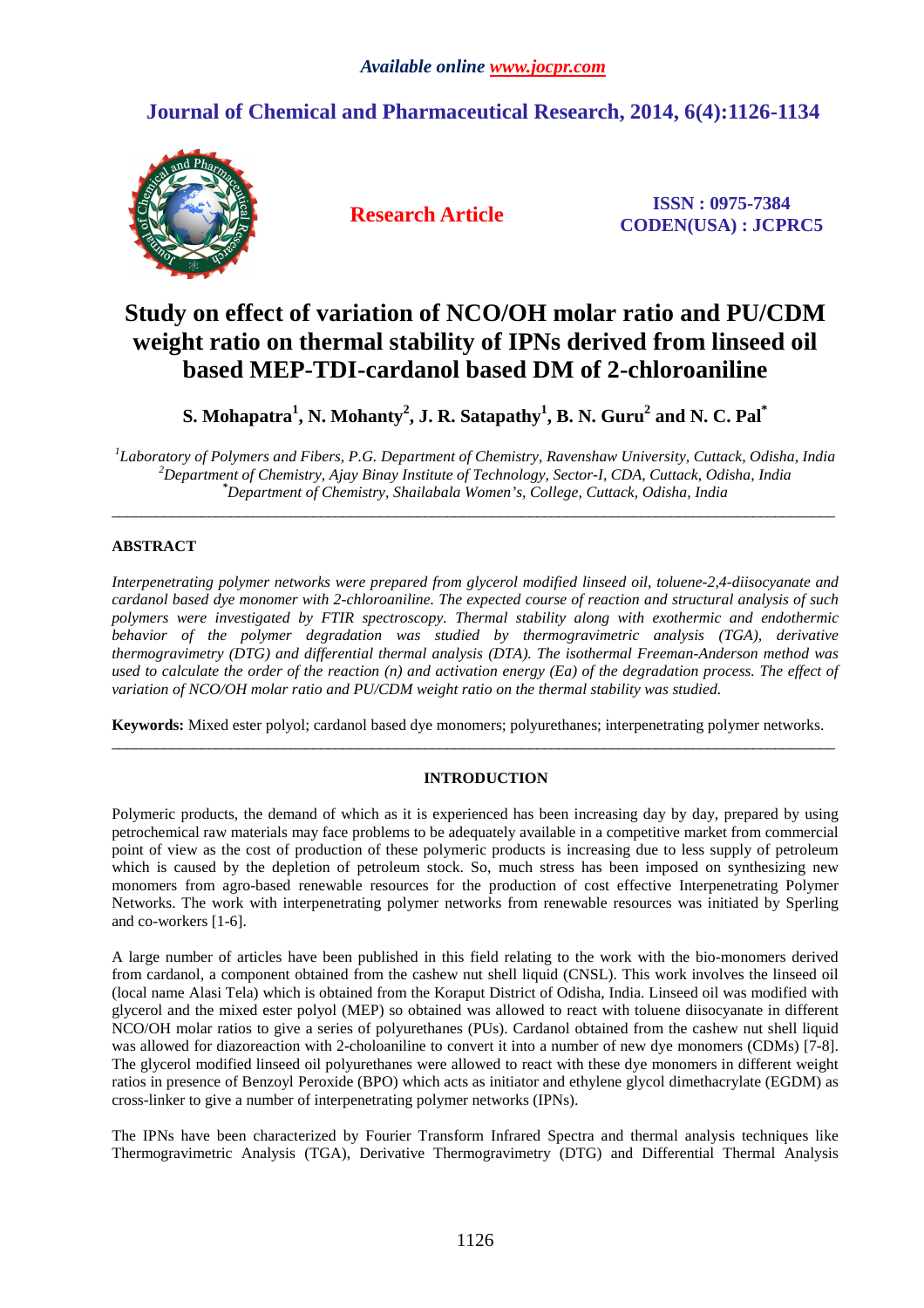(DTA). The kinetic parameters such as order of reaction and activation energy were calculated by using the Freeman - Anderson method.

*\_\_\_\_\_\_\_\_\_\_\_\_\_\_\_\_\_\_\_\_\_\_\_\_\_\_\_\_\_\_\_\_\_\_\_\_\_\_\_\_\_\_\_\_\_\_\_\_\_\_\_\_\_\_\_\_\_\_\_\_\_\_\_\_\_\_\_\_\_\_\_\_\_\_\_\_\_*

#### **EXPERIMENTAL SECTION**

## **Preparation of Cardanol**

Cashew nut shell liquid (300 mL) was taken in a round bottomed flask fitted with a condenser and thermometer. The oil was vacuum distilled in the temperature range of 230°C - 240°C and 3-4 mm Hg pressure. The condenser was cooled by circulating cold water. Anacardic acid (2-carboxylic-3-pentadecadienyl phenol) is decarboxylated to cardanol [9].

#### **Preparation of Cardanol Based Dye Monomer (CDM)**

6.37 g (0.05 mol) of 2-chloroaniline was dissolved in 13 mL of conc. hydrochloric acid and 10 mL of water. The solution was cooled to 0-5 °C. An ice cold aqueous solution of sodium nitrite of about (0.05 mol) 3.45 g in 72 mL of water was slowly added to it with constant stirring for 3-4 min until a positive test for nitrous acid was obtained. An ice cold alkaline solution of 15 g (0.05 mol) of cardanol in 40 mL of 5% (w/v) NaOH solution was prepared. The ice cold diazonium salt solution was immediately added slowly with constant stirring to the cold alkaline cardanol solution. A brilliant red colored azo dye (CDM) was obtained [10].

#### **Preparation of Mixed Ester Polyol (MEP)**

About 500 mL of linseed oil was taken in a 3-necked flask fitted with a thermometer, reflux condenser and mechanical stirrer. The oil was heated to  $250{\cdot}260^{\circ}$ C in an inert nitrogen atmosphere. As the required temperature was attained, 0.1575 g of PbO i.e 0.05% litharge (oil basis) as catalyst and 80 mL of (1.5 times stoichiometric quantity) of glycerol were added to the hot oil with constant stirring. The temperature was maintained at  $210^{\circ}$ C until one volume of reaction mixture gave a clear solution in one volume of methanol. The reaction mixture was cooled and excess of glycerol was removed by thoroughly washing with 20% of acetone solution to obtain mixed ester polyol. Then it was dried under vacuum at  $80^{\circ}$ C for 6 h.

## **Synthesis of Linseed Oil Based Polyurethanes (PUs)**

0.354 g of mixed ester polyol was allowed to react with 0.208 g of toluene diisocyanate (TDI) to maintain the NCO/OH molar ratio at 1.2. The reaction was carried out in a small beaker at about  $45^{\circ}$ C in methyl ethyl ketone (MEK) with constant stirring for 45 min until a viscous prepolymer of pale yellow color polyurethane separated out. In a similar way by taking 0.354 g of mixed ester polyol was allowed to react with 0.278 g of toluene diisocyanate to maintain NCO/OH molar ratio at 1.6.

#### **Synthesis of Interpenetrating Polymer Networks (IPNs)**

The polyurethane (PU) and cardanol based dye monomer (CDM) in different weight to weight ratios (35:65, 50:50) were separately taken in methyl ethyl ketone (MEK) in a reaction vessel in presence of the initiator (BPO) and the crosslinker (EGDM). The mixture was constantly stirred at room temperature by means of a magnetic stirrer for 15 min to get a homogeneous solution. Thereafter, the temperature was increased to  $75^{\circ}$ C with constant stirring for about 1 h to get a viscous mass which was poured into a glass mould and kept in an oven at  $75\text{ °C}$  for 24 h. The thin film thus formed was cooled and removed from the mould and labeled for characterization. The feed composition data of IPNs are furnished in **Table 1.** 

| Sample code | Composition                          | NCO/OH molar ratio | PU/CDM wt ratio |
|-------------|--------------------------------------|--------------------|-----------------|
| $IPN-1$     | $MEP+TDI + CDM$ of 2-chloroaniline   |                    | 35.65           |
| $IPN-2$     | $MEP + TDI + CDM$ of 2-chloroaniline | I.6                | 50:50           |
| $IPN-3$     | $MEP + TDI + CDM$ of 2-chloroaniline | L.6                | 35:65           |

#### **Table 1 Feed Composition Data of IPNs**

The probable schemes of reaction involved in the synthesis of interpenetrating polymer networks are given in S**chemes 1 and 2**.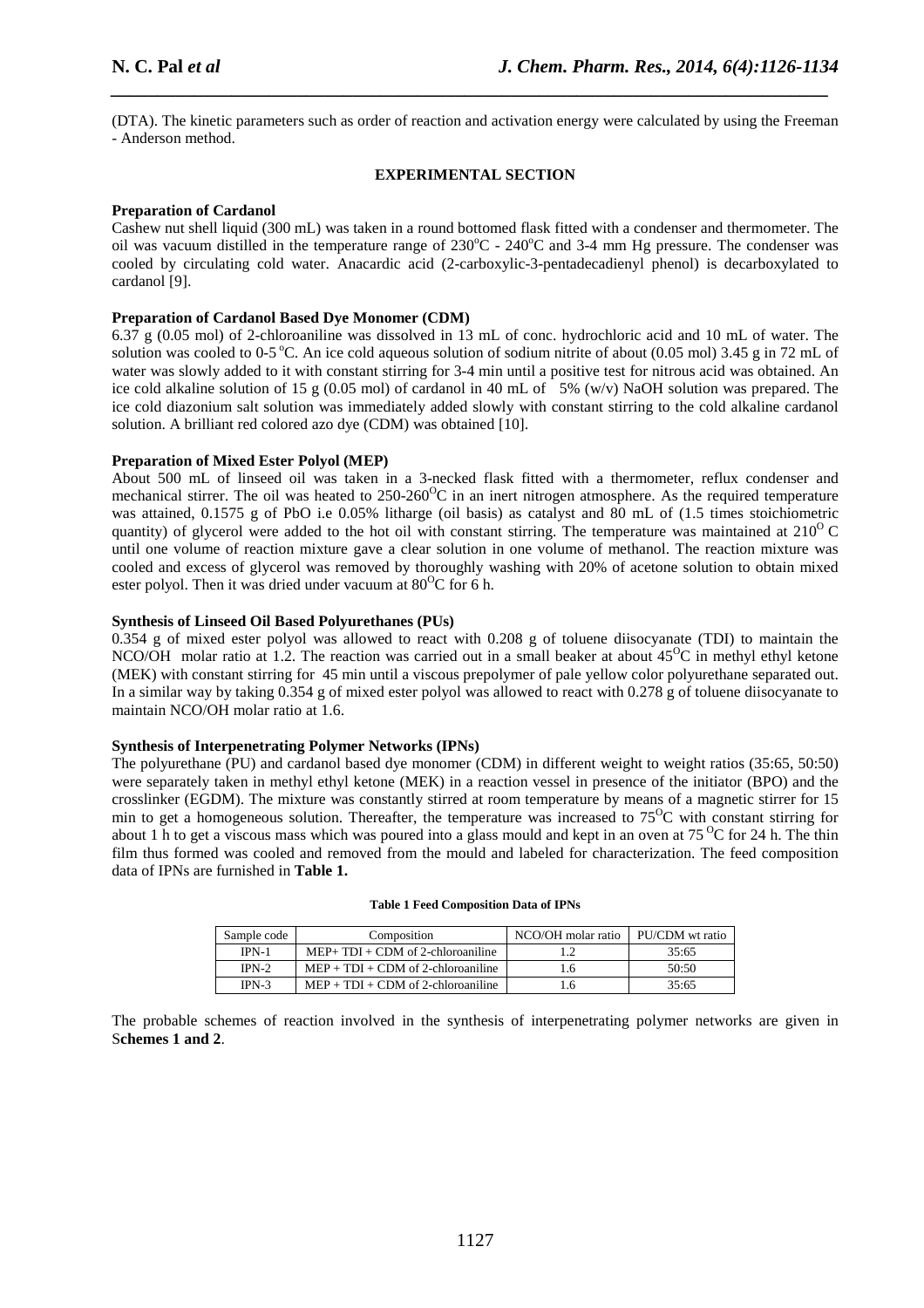

IPN of Cardanol based dye with 2-chloroaniline and Polyurethane of modified Linseed Oil with TDI

**Scheme 2 : Expected Structure of IPN**

#### **RESULTS AND DISCUSSION**

## **FTIR Spectra**

The FT-IR spectra of the interpenetrating polymer networks were obtained using a Perkin Elmer FT-IR Spectrophotometer, model paragon 1000. A small amount of the finely powdered sample was mixed with about 100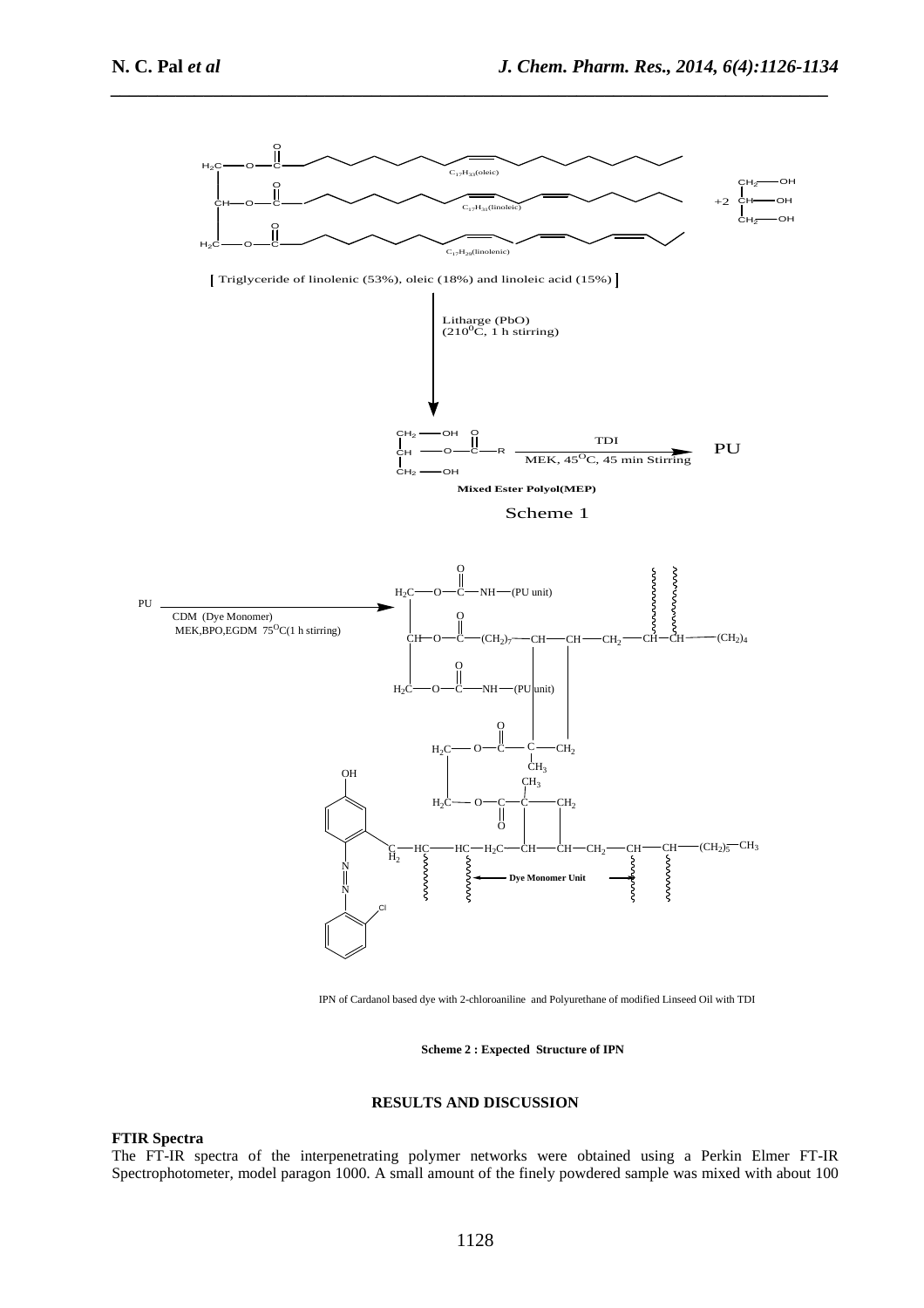times its weight of powdered potassium bromide (KBr) and pressed into a small disc of about 1mm thick. Elmer FT-IR spectra were analyzed by studying the intensity of the absorbance peaks and comparing with the control spectra. FT-IR spectra of the IPNs are given in **Figures 1-3.** 

*\_\_\_\_\_\_\_\_\_\_\_\_\_\_\_\_\_\_\_\_\_\_\_\_\_\_\_\_\_\_\_\_\_\_\_\_\_\_\_\_\_\_\_\_\_\_\_\_\_\_\_\_\_\_\_\_\_\_\_\_\_\_\_\_\_\_\_\_\_\_\_\_\_\_\_\_\_*

The presence of component materials in the macromolecules was confirmed by the study of FT-IR spectra of the prepared samples. The characteristic absorptions of IPN-1 corresponding to N-H stretching of >NH group at 3285.65 cm<sup>-1</sup>, C-H stretchings (ss/as) of >CH<sub>2</sub> and -CH<sub>3</sub> groups at 2854.00 cm<sup>-1</sup> and 2923.9 cm<sup>-1</sup>, N≡C stretching of  $-N=$ C=O group for the isocyanate terminating PU unit at  $2361.54$  cm<sup>-1</sup>, C=O stretching of urethane linkage at 1720.28 cm<sup>-1</sup>, N=N stretching of azo group at 1591.81 cm<sup>-1</sup>, O-H bending of  $-OH$  group at 1373.15 cm<sup>-1</sup>, C-O bending at 1222.91 cm<sup>-1</sup>, out of plane C-H bending at 818.38 cm<sup>-1</sup> and out of plane O-H bending at 755.71 cm<sup>-1</sup> were observed (**Figure 1**).



**Figure 1 FTIR of IPN-1** 

The characteristic absorptions of IPN-2 corresponding to N-H stretching of  $\rightarrow$ NH group at 3293.36 cm<sup>-1</sup>, C-H stretchings (ss/as) of >CH<sub>2</sub> and -CH<sub>3</sub> groups at 2862.74 cm<sup>-1</sup> and 2967.52 cm<sup>-1</sup>, N≡C stretching of –N=C=O group for the isocyanate terminating PU unit at  $2362.05$  cm<sup>-1</sup>, C=O stretching of urethane linkage at  $1725.72$  cm<sup>-1</sup>, N=N stretching of azo group at 1597.69 cm<sup>-1</sup>, O-H bending of  $-OH$  group at 1372.44 cm<sup>-1</sup>, C-O bending at 1224.81 cm<sup>-1</sup>, out of plane C-H bending at 812.62 cm<sup>-1</sup> and out of plane O-H bending at 760.60 cm<sup>-1</sup> were observed (**Figure 2**).





The characteristic absorptions of IPN-3 corresponding to  $\geq N-H$  stretching of  $=NH$  group at 3306.42 cm<sup>-1</sup>, C-H stretchings (ss/as) of >CH<sub>2</sub> and -CH<sub>3</sub> groups at 2855.81 cm<sup>-1</sup> and 2924.51 cm<sup>-1</sup>, N≡C stretching of -N=C=O group for the isocyanate terminating PU unit at  $2361.71 \text{ cm}^{-1}$ , C=O stretching of urethane linkage at  $1723.59 \text{ cm}^{-1}$ , N=N stretching of azo group at 1593.53 cm<sup>-1</sup>, O-H bending of  $-OH$  group at 1372.50 cm<sup>-1</sup>, C-O bending at 1223.72 cm<sup>-1</sup>, out of plane C-H bending at 816.91 cm<sup>-1</sup>, out of plane O-H bending at 754.40 cm<sup>-1</sup> were observed (**Figure 3**).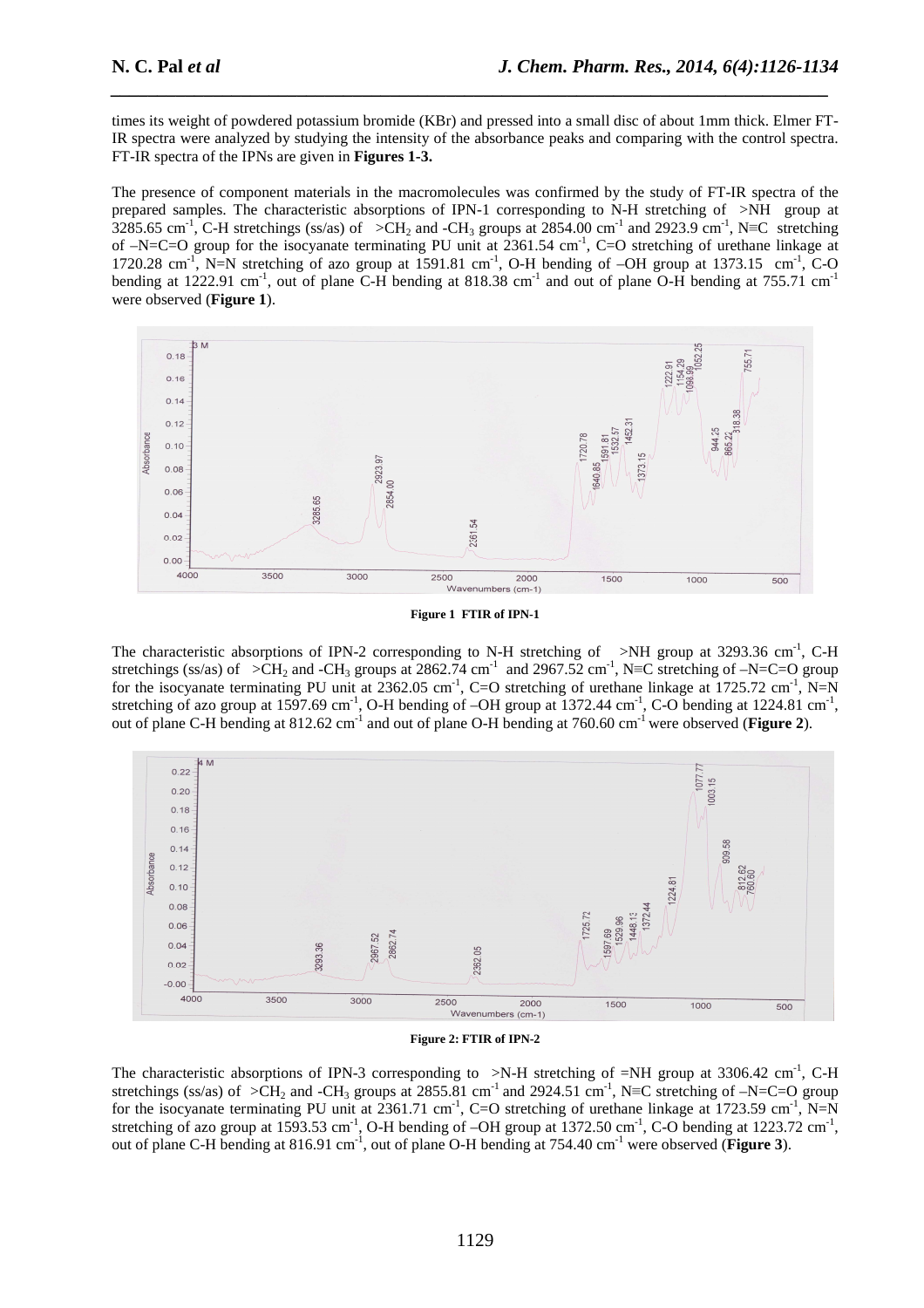

**Figure 3: FTIR of IPN-3** 

## **Thermal Analysis**

TGA, DTG and DTA measurements were carried out by a Perkin Elmer thermal Analyzer model PYRIS Diamond USA. First 5.511 mg of IPN-1 with 5.0 mg of alumina as reference material was scanned between 50<sup>o</sup>C and 650<sup>o</sup>C at a heating rate of  $10^{\circ}$ C / min in an inert nitrogen atmosphere (N<sub>2</sub> 100 mL/min) (**Figure 4**). In a similar way IPN-2 and IPN-3 were scanned for thermogravimetric analysis (TGA), derivative thermogravimetry (DTG) and differential thermal analysis DTA (**Figures 5, 6**).

#### **TG Analysis**

The thermogravimetric analysis of IPN-1, IPN-2 and IPN-3 was carried out at a heating rate of  $10^{\circ}$ C/min in the nitrogen atmosphere. The samples have been analyzed with respect to the following variations taking into consideration.

a. NCO/OH molar ratio b. PU/CDM weight ratio

The **Table 2** exhibits the percent of the mass loss of the IPN-1, IPN-2 and IPN-3 at various temperatures calculated from the TG curves (**Figures 4-6**). It is generally observed that the thermal decomposition of the tested samples is a three step process. All the IPNs under present study are thermally stable upto  $100^{\circ}$ C with 0.39% (IPN-1), 0.24% (IPN-2) and 0.57% (IPN-3) of weight losses due to loss of moisture retained in the samples.

a. In the temperature range of  $100^{\circ}$ C -  $200^{\circ}$ C only 3.35% (IPN-1), 2.67% (IPN-2) and 4.14 % (IPN-3) of weight losses were observed due to evaporation of solvent molecules, elimination of smaller groups and other volatile materials, if any.

b. Significant weight losses of about 42.37% (IPN-1), 42.63% (IPN-2) and 33.90% (IPN-3) were indicated in the temperature range of 300  $^{0}C$  - 500  $^{0}C$  which may be attributed to the decomposition of benzene ring as already known that the scission of main bonds in benzene occurs in the range of  $400<sup>o</sup>C$  to 450  $<sup>o</sup>C$  along with main</sup> functional groups such as -OH,  $>$ NH and  $>$ C=O etc and also due to partial decomposition of crosslinkings with EGDM between PU and CDM units.

c. Finally, weight losses of 25.52%, 23.49% and 19.16% for IPN-1, IPN-2 and IPN-3 respectively in the temperature range of  $400^{\circ}\text{C}$  -  $600^{\circ}\text{C}$  were observed which is due to the complete decomposition of crosslinkings with EGDM between PU unit and CDM unit leading to separation of two monomer units.

Comparing the thermal stability of IPN-1 with that of IPN-3 **(Table 2)** it is observed that IPN-1 is thermally more stable than IPN-3 upto  $400^{\circ}$ C or something more at which major decomposition takes place. The enhanced thermal stability of IPN-1 having the same PU/CDM weight ratio as that of IPN-3 but with the smaller value of NCO/OH molar ratio is due to the increase in oil component of the PU unit in the IPN-1 leading to the greater degree of crosslinkings.

Comparing the thermal stability of IPN-2 with that of IPN-3, it is observed that IPN-2 is thermally more stable than IPN-3 upto  $400^{\circ}$ C or something more at which major decomposition takes place. The enhanced thermal stability of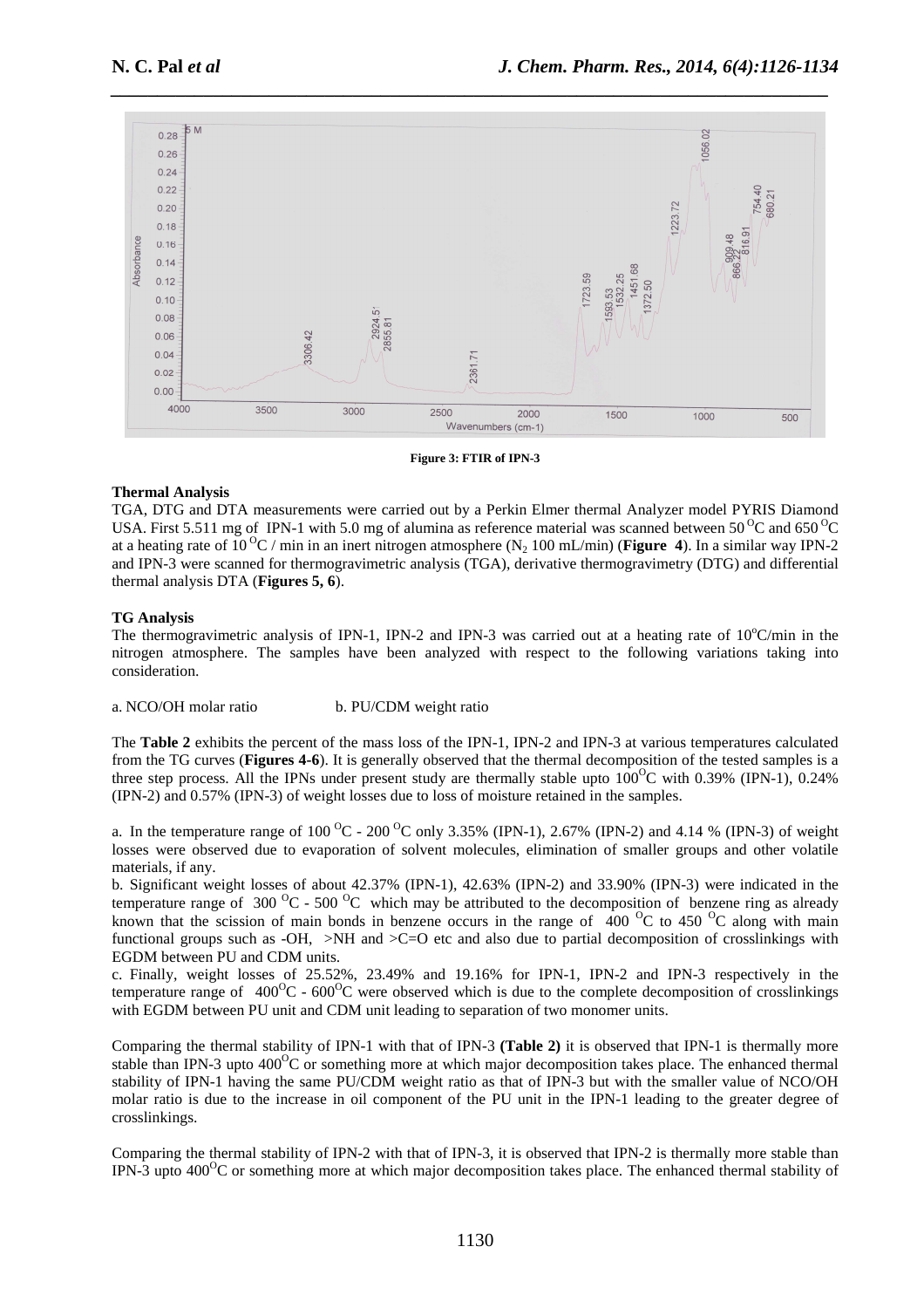IPN-2 having the same NCO/OH molar ratio as that of IPN-3 but with greater value of PU/CDM weight ratio is due to the increased amount of the PU content in the IPN leading to the greater degree of crosslinkings in the IPN-2.

*\_\_\_\_\_\_\_\_\_\_\_\_\_\_\_\_\_\_\_\_\_\_\_\_\_\_\_\_\_\_\_\_\_\_\_\_\_\_\_\_\_\_\_\_\_\_\_\_\_\_\_\_\_\_\_\_\_\_\_\_\_\_\_\_\_\_\_\_\_\_\_\_\_\_\_\_\_*

| Samples / $Temp^{\rm O}C$ ) | 100  | 200  | 300   | 400   | 500   | 600   |
|-----------------------------|------|------|-------|-------|-------|-------|
| $IPN-1$                     | 0.39 | 3.35 | 42.23 | 61.68 | 84.60 | 87.20 |
| $IPN-2$                     | 0.24 | 2.67 | 37.79 | 59.17 | 80.42 | 82.66 |
| $IPN-3$                     | 0.57 | 0.14 | 45.07 | 62.33 | 78.97 | 81.49 |

Table 2 Percentage of Mass Loss of IPNs at Various Temperatures  $(^{0}\mathrm{C})$ 



**Figure 4 : TGA/DTG/DTA of IPN-1** 



**Figure 5: TGA/DTG/DTA of IPN-2**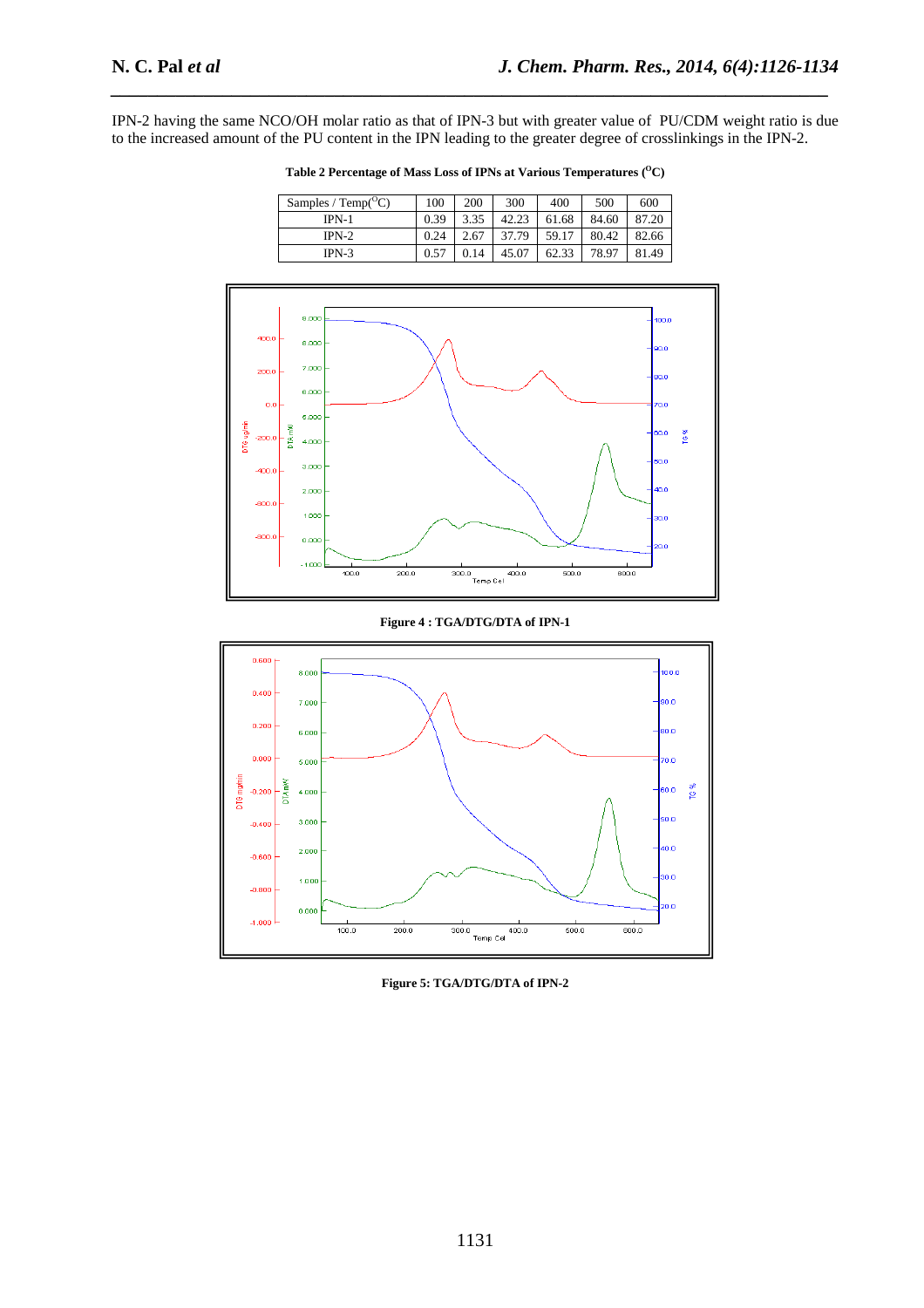

**Figure 6 : TGA/DTG/DTA of IPN-3** 

Comparing the thermal stability of IPN-1 with that of IPN-3 it is observed that IPN-1 is thermally more stable than IPN-3 upto 400 $\rm{^{\circ}C}$  and thereafter there is no noticeable change in the percentage of thermal decomposition of the above two IPNs. The enhanced thermal stability of IPN-1 having the same PU/CDM weight ratio as that of IPN-3 but with the smaller value of NCO/OH molar ratio is due to the increase in oil content of the PU unit in the IPN-1.

Comparing of thermal stability of IPN-2 with that of IPN-3, it is observed that IPN-2 is thermally more stable than IPN-3 upto 400<sup>o</sup>C and thereafter there is no noticeable change in the percentage of thermal decomposition of the above two IPNs. The enhanced thermal stability of IPN-2 having the same NCO/OH molar ratio as that of IPN-3 but with greater value of PU/CDM weight ratio is due to the increased amount of the PU content leading to increased crosslinkings in the IPN-2.

## **DTG Study**

The DTG curves (**Figures 4-6)** show the rate of thermal decomposition in µg / min. The **Table-3** shows the peak data of the thermograms of the IPNs.

a. The DTG curve for IPN-1 shows 2 peaks at  $276.33^{\circ}$ C and  $446.01^{\circ}$ C corresponding to the maximum decomposition rates of 394.04 µg/min and 204.19 µg/min respectively.

b. The DTG curve for IPN-2 shows 3 peaks at 279.37<sup>o</sup>C, 374.81<sup>o</sup>C and 446.96<sup>o</sup>C corresponding to the maximum decomposition rates of 341.11 µg/min, 119.01 µg/min and 197.12µg/min respectively.

c. The DTG curve for IPN-3 shows 2 peaks at 270.25  $\rm{^0C}$  and 444.28  $\rm{^0C}$  corresponding to the maximum decomposition rates 406.05 µg/min and 147.02µg/min respectively.

It is observed that the IPN-1 and IPN-3 undergo two step thermal degradation whereas the IPN-2 undergoes a three step thermal degradation with respect to rate of decomposition.

| Sample code | NCO/OH molar ratio | PU/CDM<br>weight ratio | Temperature range( ${}^{\circ}C$ ) | Peaks $(\mu g/min)$ | $Temp(^{O}C)$ |
|-------------|--------------------|------------------------|------------------------------------|---------------------|---------------|
| $IPN-1$     | 1.2                | 35:65                  | 200-400                            | 394.04              | 276.33        |
|             |                    |                        | 400-600                            | 204.19              | 446.01        |
|             |                    |                        | 200-400                            | 341.11              | 279.37        |
| $IPN-2$     | 1.6                | 50:50                  |                                    | 119.01              | 374.81        |
|             |                    |                        | 400-600                            | 197.12              | 446/96        |
| $IPN-3$     | 1.6                | 35:65                  | 200-400                            | 406.05              | 270.25        |
|             |                    |                        | 400-600                            | 147.02              | 444.28        |

#### **Table 3 DTG Data of the IPNs**

## **DTA Study**

The differential thermal analysis (**Figures 4-6**) was performed to give information regarding the exothermic and endothermic behavior of the reactions associated with the thermal decomposition of the IPNs. The DTA data of the IPNs are given in **Table-4**.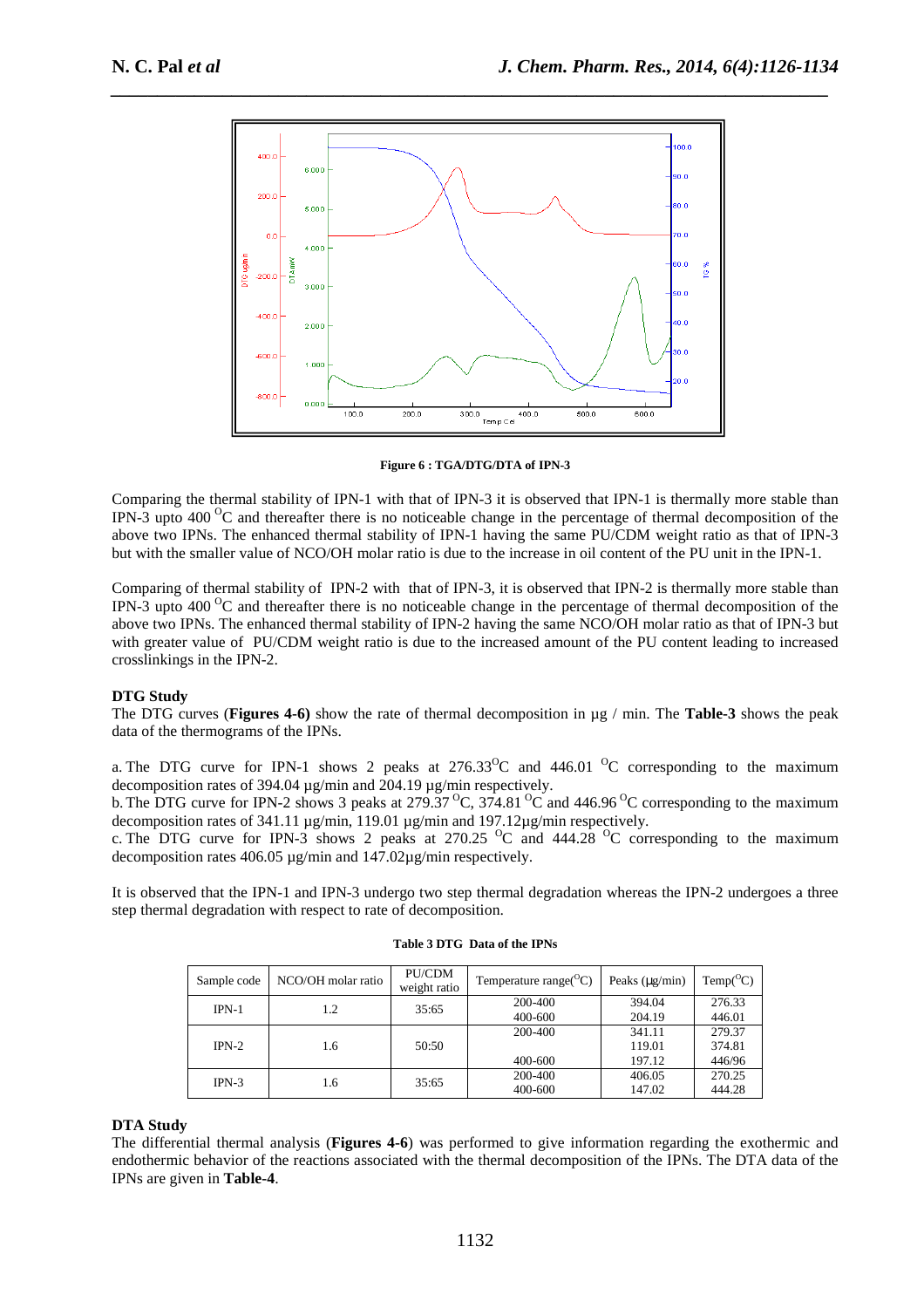| Sample code | NCO/OH molar ratio | PU/CDM<br>weight ratio | Temperature range( ${}^{\circ}$ C) | Exo    | DTA Peak $(^{\circ}C)$<br>Endo | % Decomposition                  |
|-------------|--------------------|------------------------|------------------------------------|--------|--------------------------------|----------------------------------|
|             |                    |                        |                                    |        | 284.71                         |                                  |
| $IPN-1$     | 1.2                | 35:65                  | 200-400                            | 254.71 |                                |                                  |
|             |                    |                        | 400-600                            | 554.71 | 454.18                         |                                  |
| $IPN-2$     | 1.6                | 50:50                  | 200-400                            | 242.20 | 285.19                         | 56.50                            |
|             |                    |                        | 400-600                            | 574.30 | 455.12                         | 23.49                            |
|             |                    |                        |                                    | 247.60 | 266.60                         |                                  |
| $IPN-3$     | 1.6                | 35:65                  | 200-400                            | 274.90 | 283.40                         | 58.33<br>25.52<br>61.19<br>19.16 |
|             |                    |                        | 400-600                            | 306.50 | 484.50                         |                                  |
|             |                    |                        |                                    | 553.30 |                                |                                  |

**Table 4 DTA Data of the IPNs** 

## **Calculation of Kinetic Parameters**

The kinetic parameters of thermal decomposition process such as energy of activation (Ea) and order of reaction (n) in the temperature ranges of from  $200^{\circ}$ C to  $300^{\circ}$ C and from  $300^{\circ}$ C to  $450^{\circ}$ C were calculated from the thermograms by the Freeman -Anderson method **(Figures7-8).** The equation used for Freeman -Anderson method is  $\frac{dw}{2}$ =  $n \Delta \log w - (Ea / 2.303R) \Delta (1/T)$  where -dw/dt is the rate of decomposition (calculated A log

from DTG measurements),  $W$  is the residual mass (calculated from TG measurements) at constant difference in  $1/T$  $(0.1x 10^{-3})$ , 'n' is the order of reaction and Ea is the energy of activation.

The order of a thermal degradation process of an interpenetrating polymer network gives an indication of the complexity of the degradation process. The activation energy of the thermal degradation process of an interpenetrating polymer network gives an indication of rate of thermal degradation process. The higher is the activation energy, the slower is the rate of thermal degradation process and the higher is the stability of the IPN. The kinetic parameters of the IPN-1, IPN-2 and IPN-3 given in the **Table-5** are almost in agreement with experimental thermal data **(Table-2).** 

**Table 5 Kinetic Parameters of the Thermal Decomposition of Interpenetrating Polymer Networks** 

| Sample code | Temperature range | Ea/kJ | n    |
|-------------|-------------------|-------|------|
| $IPN-1$     | 200-300           | 77.93 | 2.78 |
|             | 300-450           | 42.70 | 5.15 |
| $IPN-2$     | 200-300           | 73.91 | 2.44 |
|             | 300-450           | 74.48 | 5.66 |
| $IPN-3$     | 200-300           | 24.13 | 1.52 |
|             | 300-450           | 43.27 | 3.41 |



**Figure 7: Freeman-Anderson plots for 200-300<sup>0</sup>C**